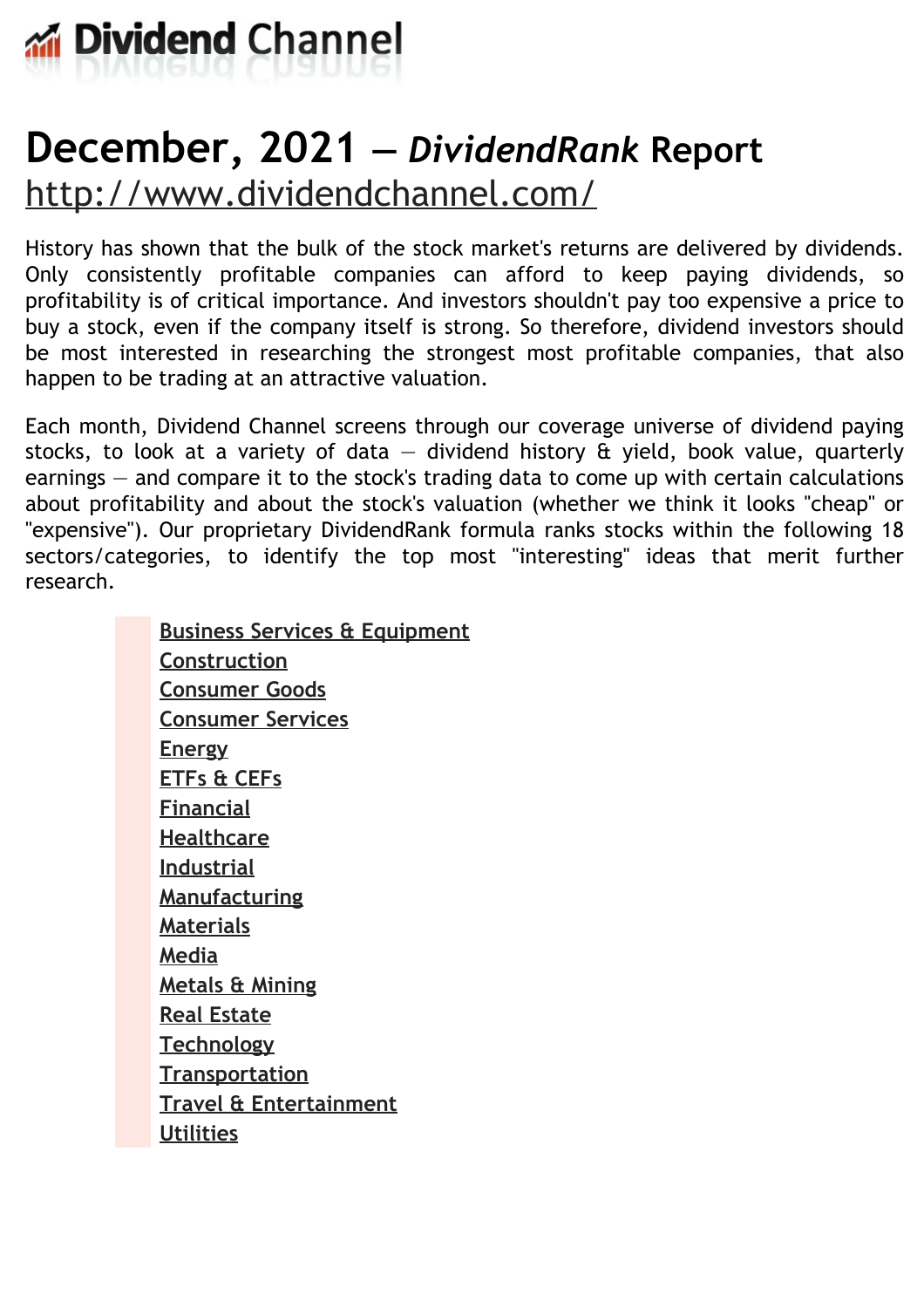# **BUSINESS SERVICES & EQUIPMENT**

| <b>DividendRank</b> | Symbol      |   |      | Dividend Recent Yield* |
|---------------------|-------------|---|------|------------------------|
| #1                  | <b>CCAP</b> | Q | 1.64 | 8.78%                  |
| #2                  | <b>HHR</b>  | А | 0.55 | 1.00%                  |
| #3                  | <b>NEWT</b> | Q | 4.20 | 13.92%                 |
| #4                  | TRTN        | Q | 2.60 | 4.65%                  |
| #5                  | <b>RMR</b>  | Q | 1.52 | 4.65%                  |
| #6                  | <b>PINC</b> | Q | 0.80 | 2.16%                  |
| #7                  | WU          | Q | 0.94 | 5.94%                  |
| #8                  | <b>MAN</b>  | S | 2.52 | 2.81%                  |
| #9                  | <b>HCSG</b> | Q | 0.84 | 4.80%                  |
| #10                 | BAH         |   | 1.48 | 1.76%                  |

•<br>"<sub>(updated 7 hours, 20 minutes ago) Yield calculations vary and may not be reliable nor comparable. Not all publicly<br>traded securities are ranked; data may be incorrect or out of date. Rankings are for informational purp</sub> *and do not constitute advice. Full [disclaimer](https://www.dividendchannel.com/disclaimer/)*



Crescent Capital BDC is an externally managed, closed-end, nondiversified management investment company. Co.'s primary investment objective is to maximize the total return to its stockholders in the form of current income and capital appreciation through debt and related equity investments.

| <b>CONSTRUCTION</b> |             |   |      |                                    |
|---------------------|-------------|---|------|------------------------------------|
| DividendRank        | Symbol      |   |      | Dividend Recent Yield <sup>®</sup> |
| #1                  | <b>MDC</b>  | Q | 2.00 | 4.18%                              |
| #2                  | <b>KBH</b>  | Q | 0.60 | 1.50%                              |
| #3                  | <b>PHM</b>  | Q | 0.56 | 1.12%                              |
| #4                  | <b>PRIM</b> | Q | 0.24 | 1.07%                              |
| #5                  | <b>CCS</b>  | Q | 0.60 | 0.84%                              |
| #6                  | <b>TOL</b>  | Q | 0.68 | 1.07%                              |
| #7                  | <b>HEES</b> | Q | 1.10 | 2.61%                              |
| #8                  | AGX         | Q | 1.00 | 2.54%                              |
| #9                  | DHI         | Q | 0.90 | 0.92%                              |
| #10                 | LEN         | Q | 1.00 | 0.95%                              |

*\** ated 7 hours, 20 minutes ago) Yield calculations vary and may not be reliable nor comparable. Not all publicly traded securities are ranked; data may be incorrect or out of date. Rankings are for informational purposes only *and do not constitute advice. Full [disclaimer](https://www.dividendchannel.com/disclaimer/)*



M.D.C. Holdings is engaged in the homebuilding and financial services. Co.'s homebuilding operations consist of its subsidiaries that purchase finished lots or develop lots to the extent necessary for the construction and sale of single-family detached homes to first-time and first-time move-up homebuyers. Co.'s financial services operations include: HomeAmerican Mortgage Corporation, which originates mortgage loans for its homebuyers; and Allegiant Insurance Company, Inc., A Risk Retention Group, which provides insurance coverage to its homebuilding subsidiaries on homes that have been delivered and various of its subcontractors for completed work on those delivered homes.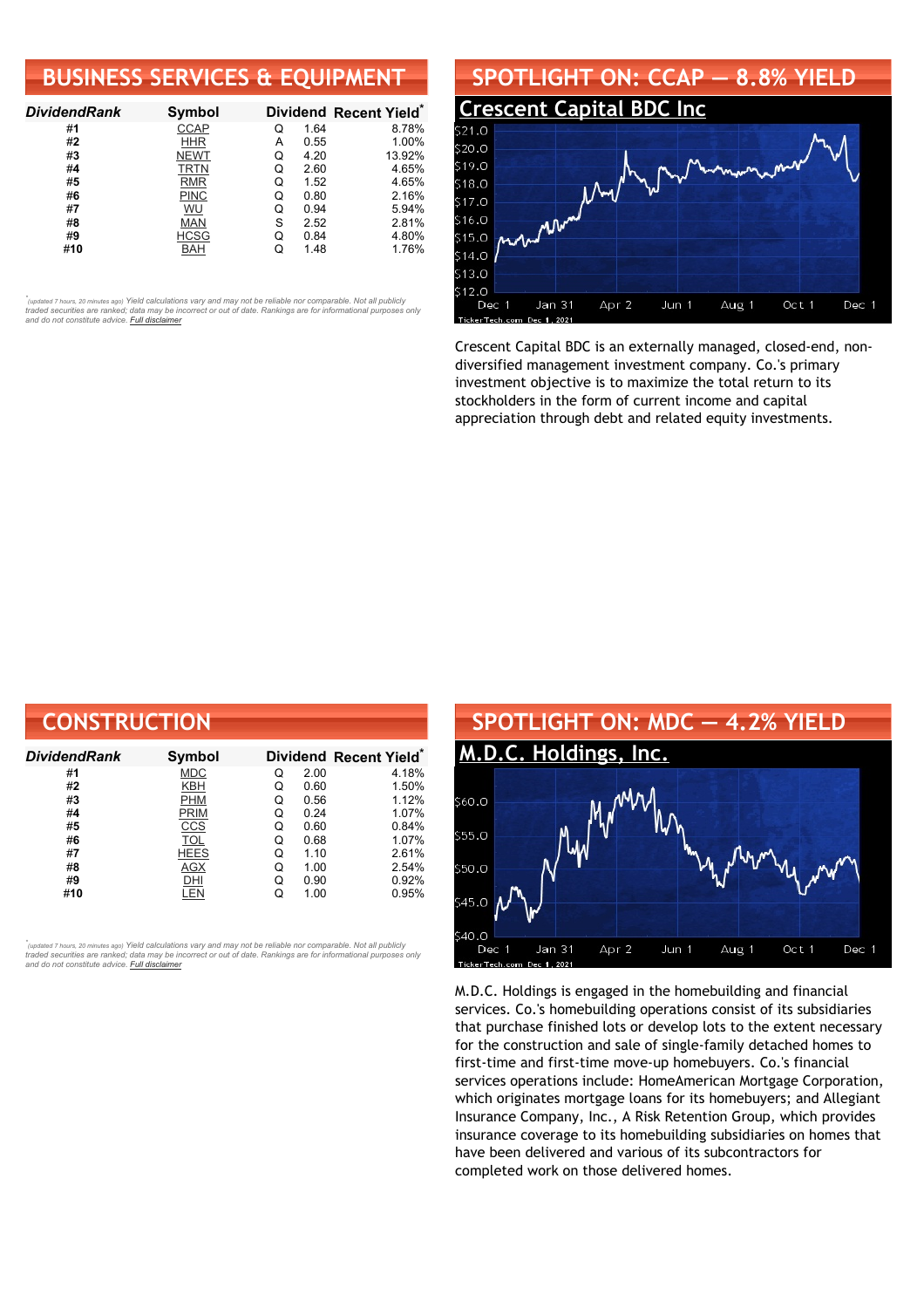#### **CONSUMER GOODS**

| <b>DividendRank</b> | Symbol      |   |      | Dividend Recent Yield* |
|---------------------|-------------|---|------|------------------------|
| #1                  | BTI         | Q | 2.98 | 8.87%                  |
| #2                  | <b>BGFV</b> | Q | 1.00 | 4.21%                  |
| #3                  | <b>HVT</b>  | Q | 1.00 | 3.34%                  |
| #4                  | UVV         | Q | 3.12 | 6.70%                  |
| #5                  | <b>BWMX</b> | Q | 1.85 | 7.08%                  |
| #6                  | CODI        | O | 1.44 | 5.00%                  |
| #7                  | <b>MTEX</b> | Q | 0.80 | 2.22%                  |
| #8                  | TSN         | Q | 1.84 | 2.33%                  |
| #9                  | <b>GES</b>  | Q | 0.90 | 3.99%                  |
| #10                 | ΒG          |   | 2.10 | 2.43%                  |

•<br>"<sub>(updated 7 hours, 20 minutes ago) Yield calculations vary and may not be reliable nor comparable. Not all publicly<br>traded securities are ranked; data may be incorrect or out of date. Rankings are for informational purp</sub> *and do not constitute advice. Full [disclaimer](https://www.dividendchannel.com/disclaimer/)*



British American Tobacco is a holding company. Through its subsidiaries, Co. is a multi-category consumer goods company that provides tobacco and nicotine products to consumers around the world. Co.'s non-combustible portfolio includes: New Categories, which includes, vapor (Vuse), tobacco heating (glo™), and modern oral (Velo); and Traditional Oral, which includes Grizzly and Camel Snus. Co.'s combustible portfolio includes: Newport, Natural American Spirit, Camel, Pall Mall, Lucky Strike, Kent, Dunhill Tobacco, and Rothmans. Co.'s segments is organised into four regions: the United States, Asia-Pacific and the Middle East, Americas and Sub-Saharan Africa and Europe and North Africa.

| <b>CONSUMER SERVICES</b> |             |   |      |                                    |  |  |
|--------------------------|-------------|---|------|------------------------------------|--|--|
| DividendRank             | Symbol      |   |      | Dividend Recent Yield <sup>®</sup> |  |  |
| #1                       | <b>SCI</b>  | O | 0.92 | 1.39%                              |  |  |
| #2                       | <b>GHC</b>  | O | 6.04 | 1.07%                              |  |  |
| #3                       | <b>MNRO</b> | Q | 1.04 | 1.86%                              |  |  |
| #4                       | <b>STRA</b> | Q | 2.40 | 4.49%                              |  |  |
| #5                       | CSV         | Q | 0.45 | 0.87%                              |  |  |

tupdated 7 hours, 20 minutes ago) Yield calculations vary and may not be reliable nor comparable. Not all publicly traded securities are ranked; data may be incorrect or out of date. Rankings are for informational purposes only *and do not constitute advice. Full [disclaimer](https://www.dividendchannel.com/disclaimer/)*



Service Corporation International provides deathcare products and services. Co.'s funeral service and cemetery operations consist of funeral service locations, cemeteries, funeral service/cemetery combination locations, crematoria, and other related businesses. Funeral service locations provide services related to funerals and cremations, including the use of funeral home facilities and motor vehicles, arranging and directing services, removal, preparation, embalming, cremations, memorialization, and catering. Co.'s cemeteries provide cemetery property interment rights, such as developed lots, lawn crypts, mausoleum spaces, niches, and other cremation memorialization and interment options.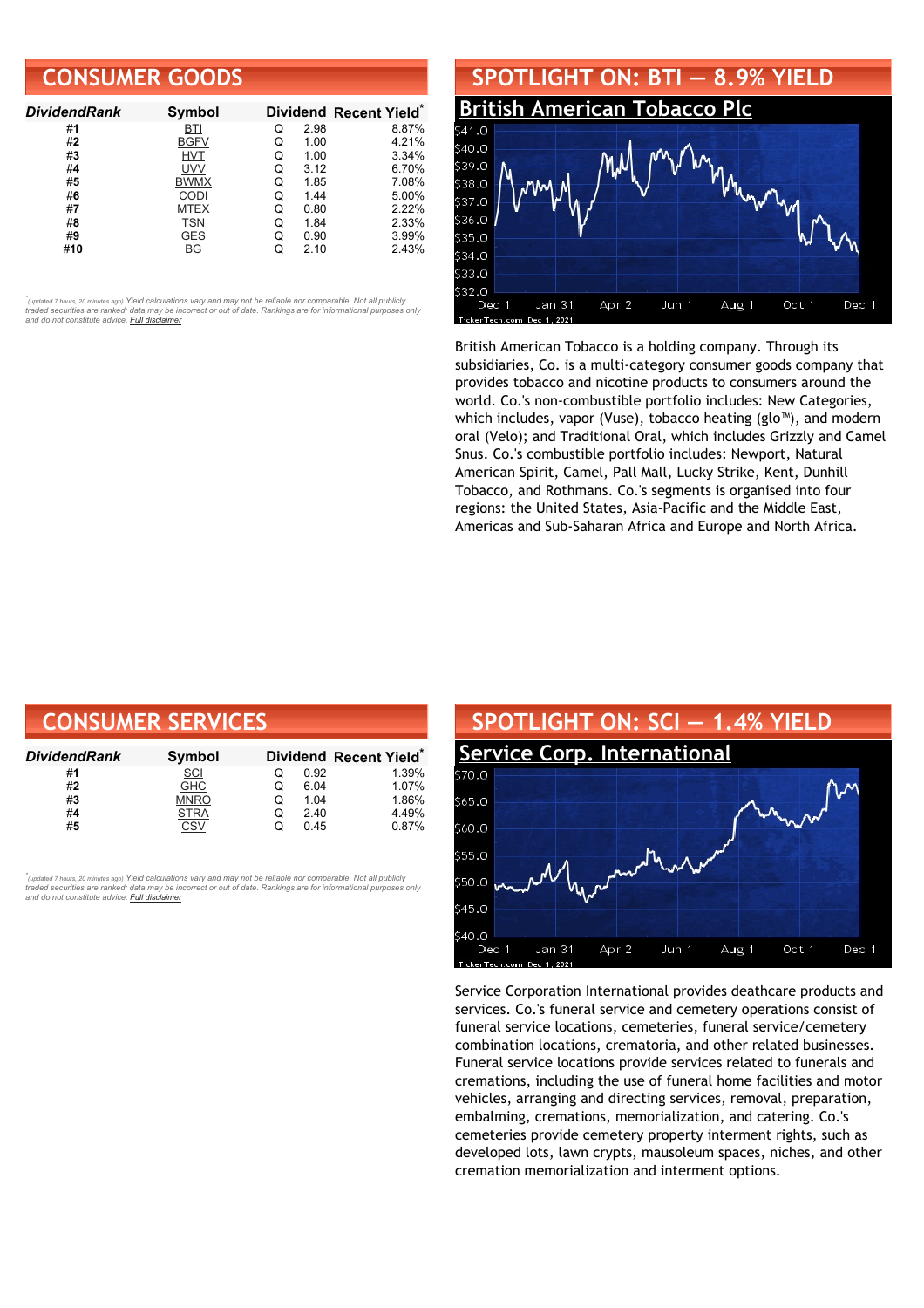| <b>ENERGY</b>       |             |   |      |                                    |
|---------------------|-------------|---|------|------------------------------------|
| <b>DividendRank</b> | Symbol      |   |      | Dividend Recent Yield <sup>®</sup> |
| #1                  | PRT         | м | 0.75 | 10.85%                             |
| #2                  | <b>KNOP</b> | Q | 2.08 | 13.25%                             |
| #3                  | <b>TRP</b>  | Q | 3.48 | 7.42%                              |
| #4                  | <b>GLP</b>  | Q | 2.30 | 10.11%                             |
| #5                  | <b>PBA</b>  | М | 2.52 | 8.50%                              |
| #6                  | <b>FLNG</b> | Q | 3.00 | 12.40%                             |
| #7                  | ENB         | Q | 3.34 | 8.90%                              |
| #8                  | <b>CNQ</b>  | Q | 2.35 | 5.76%                              |
| #9                  | TTE         | Q | 3.05 | 6.63%                              |
| #10                 | <b>IMO</b>  | Q | 1.08 | 3.26%                              |

## **SPOTLIGHT ON: PRT — 10.8% YIELD**



PermRock Royalty Trust acquires and holds the Net Profits Interest for the benefit of its unitholders. The Net Profits Interest entitles Co. to receive 80% of the net profits from the sale of oil and natural gas production from the Underlying Properties. The Underlying Properties consist of the following four operating areas: the Permian Clearfork area located in Hockley and Terry Counties, TX; the Permian Abo area located in Terry and Cochran Counties, TX; the Permian Shelf area located in Glasscock, Schleicher, Stonewall and Coke Counties, TX; and the Permian Platform area located in Ward, Crane, Terry and Ector Counties, TX.

| <b>ETFS &amp; CEFS</b> |            |   |      |                                    |
|------------------------|------------|---|------|------------------------------------|
| <b>DividendRank</b>    | Symbol     |   |      | Dividend Recent Yield <sup>®</sup> |
| #1                     | OPP        | м | 1.90 | 12.69%                             |
| #2                     | <b>RIV</b> | м | 2.04 | 12.11%                             |
| #3                     | <b>EDI</b> | М | 0.84 | 11.17%                             |
| #4                     | <b>GLQ</b> | М | 1.61 | 11.14%                             |
| #5                     | GLO        | м | 1.30 | 11.04%                             |
| #6                     | <b>ACP</b> | М | 1.20 | 11.26%                             |
| #7                     | <b>RA</b>  | М | 2.39 | 11.09%                             |
| #8                     | <b>EDF</b> | М | 0.72 | 10.83%                             |
| #9                     | PCI        | м | 2.09 | 10.12%                             |
| #10                    | <b>BWG</b> | м | 1.08 | 9.20%                              |

*\** ated 7 hours, 20 minutes ago) Yield calculations vary and may not be reliable nor comparable. Not all publicly traded securities are ranked; data may be incorrect or out of date. Rankings are for informational purposes only *and do not constitute advice. Full [disclaimer](https://www.dividendchannel.com/disclaimer/)*



RiverNorth/DoubleLine Strategic Opportunity is an investment company with an investment objective to seek current income and overall total return. The Fund seeks to achieve its investment objective by allocating its Managed Assets among two principal strategies; under normal market conditions, the Fund may allocate between 10% and 35% of its Managed Assets to the Tactical Closed-End Fund Income Strategy and 65% to 90% of its Managed Assets to the Opportunistic Income Strategy.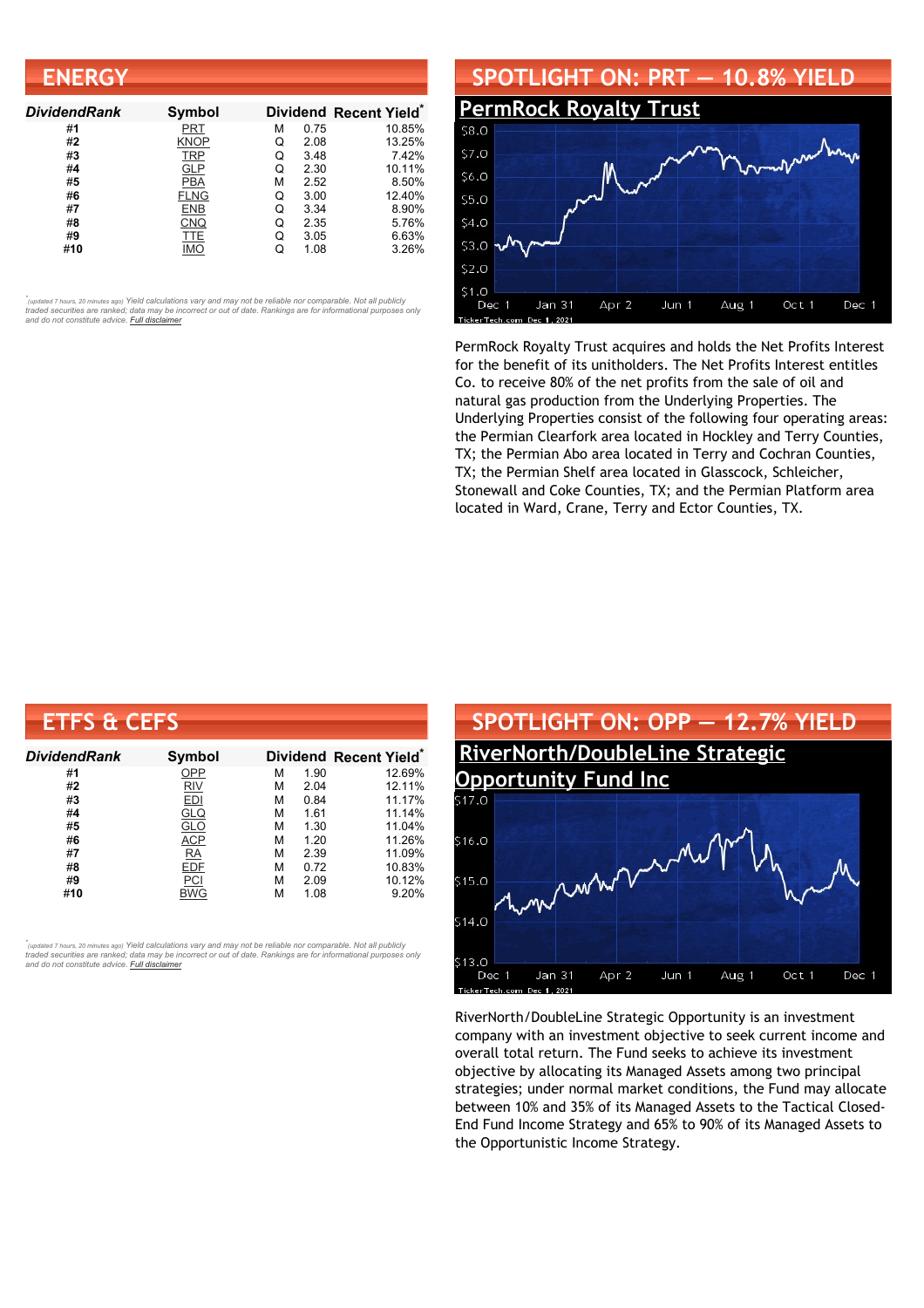| <b>FINANCIAL</b>    |               |   |      |                        |
|---------------------|---------------|---|------|------------------------|
| <b>DividendRank</b> | <b>Symbol</b> |   |      | Dividend Recent Yield* |
| #1                  | <b>MFC</b>    | O | 1.32 | 7.35%                  |
| #2                  | <b>PSEC</b>   | м | 0.72 | 8.43%                  |
| #3                  | <b>SSSS</b>   | А | 2.00 | 16.17%                 |
| #4                  | <b>OFS</b>    | Q | 1.00 | 9.11%                  |
| #5                  | <b>GSBD</b>   | Q | 1.80 | 9.56%                  |
| #6                  | OCCI          | Q | 2.20 | 16.54%                 |
| #7                  | MSBI          | Q | 1.12 | 4.71%                  |
| #8                  | QFIN          | Q | 1.12 | 4.81%                  |
| #9                  | OCSL          | O | 0.62 | 8.42%                  |
| #10                 | <b>HMPT</b>   | Q | 0.16 | 4.16%                  |



Manulife Financial is a holding company. Through its subsidiary, The Manufacturers Life Insurance Company, Co. is a financial services group with operations in Asia, Canada and the U.S. Co.'s segments include: wealth and asset management businesses (Global WAM) and insurance and annuity products (Asia, Canada and U.S.). The Global WAM segment includes mutual funds and exchange-traded funds, group retirement and savings products, and institutional asset management services across all primary asset classes. The Asia, Canada and U.S. segment includes a variety of individual life insurance, individual and group long-term care insurance and guaranteed and partially guaranteed annuity products.

| <b>HEALTHCARE</b> |             |   |      |                        |  |
|-------------------|-------------|---|------|------------------------|--|
| DividendRank      | Symbol      |   |      | Dividend Recent Yield* |  |
| #1                | SNY         | А | 1.93 | 4.05%                  |  |
| #2                | <b>GRFS</b> | S | 0.91 | 8.48%                  |  |
| #3                | <b>ABBV</b> | Q | 5.64 | 4.89%                  |  |
| #4                | GILD        | Q | 2.84 | 4.12%                  |  |
| #5                | <b>FMS</b>  | А | 0.82 | 2.75%                  |  |
| #6                | <b>AMGN</b> | Q | 7.04 | 3.54%                  |  |
| #7                | <b>GSK</b>  | Q | 2.09 | 5.09%                  |  |
| #8                | <b>PFE</b>  | Q | 1.56 | 2.90%                  |  |
| #9                | CAH         | Q | 1.96 | 4.25%                  |  |
| #10               | DGX         | Q | 2.48 | 1.67%                  |  |

*\** ated 7 hours, 20 minutes ago) Yield calculations vary and may not be reliable nor comparable. Not all publicly traded securities are ranked; data may be incorrect or out of date. Rankings are for informational purposes only *and do not constitute advice. Full [disclaimer](https://www.dividendchannel.com/disclaimer/)*



Sanofi is a global healthcare company, focused on patient needs and engaged in the research, development, manufacture and marketing of therapeutic solutions. Co. has three segments: Pharmaceuticals, which comprises the commercial operations of its global franchises; Consumer Healthcare, which comprises, for all geographical territories, the commercial operations for its Consumer Healthcare products, together with research, development and production activities dedicated to those products; and Vaccines, which comprises, for all geographical territories, the commercial operations of Sanofi Pasteur, together with research, development and production activities dedicated to vaccines.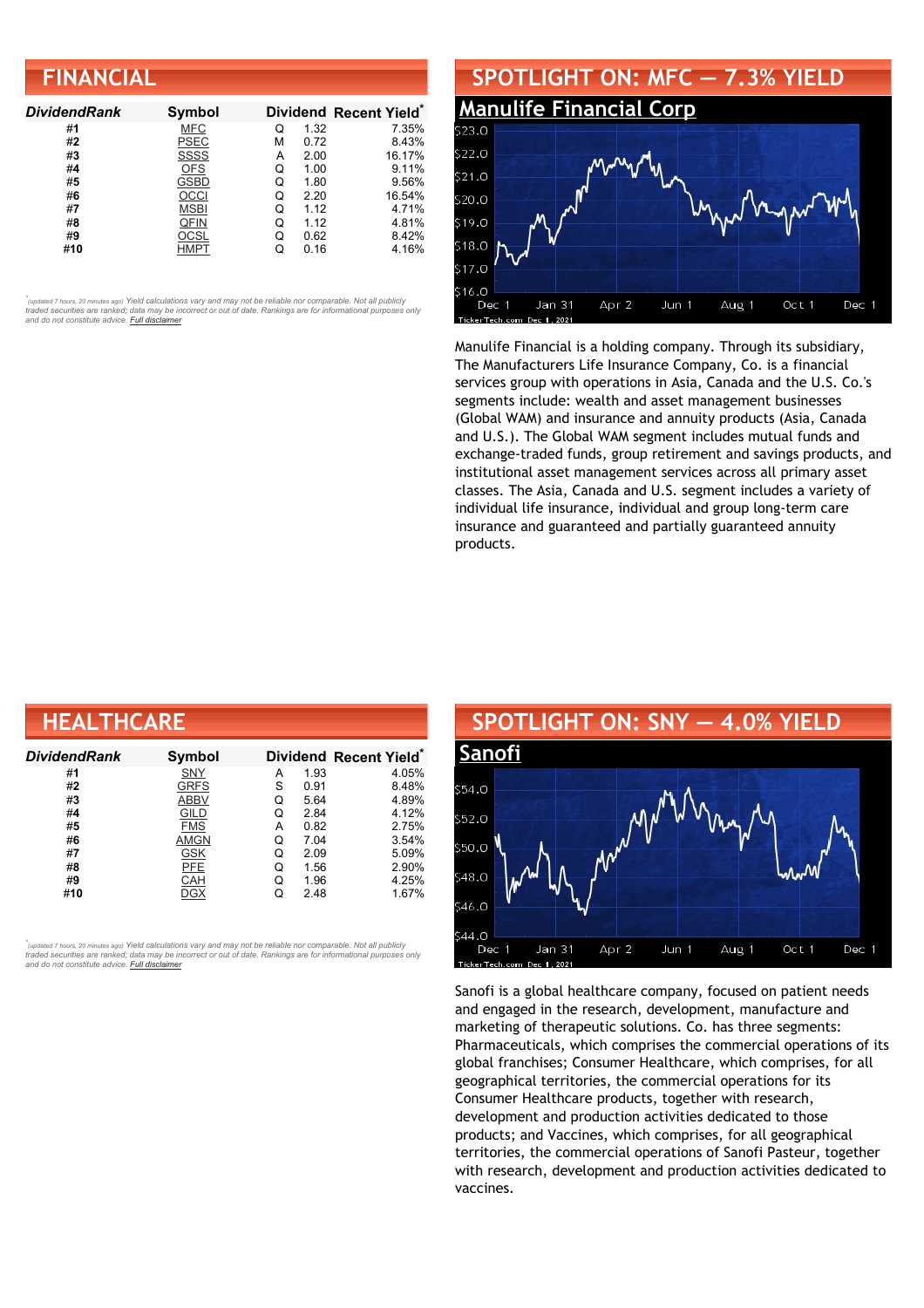| <b>INDUSTRIAL</b>   |             |   |      |                                    |
|---------------------|-------------|---|------|------------------------------------|
| <b>DividendRank</b> | Symbol      |   |      | Dividend Recent Yield <sup>®</sup> |
| #1                  | FF          | Q | 0.24 | 3.18%                              |
| #2                  | <b>WLKP</b> | Q | 1.89 | 8.15%                              |
| #3                  | <b>HUN</b>  | Q | 0.75 | 2.37%                              |
| #4                  | <b>CPAC</b> | А | 0.32 | 4.92%                              |
| #5                  | WLK         | Q | 1.19 | 1.28%                              |
| #6                  | HII         | Q | 4.72 | 2.66%                              |
| #7                  | <b>SNA</b>  | Q | 5.68 | 2.76%                              |
| #8                  | CBT         | Q | 1.48 | 2.82%                              |
| #9                  | CC          | Q | 1.00 | 3.37%                              |
| #10                 | CVR         | Q | 0.88 | 3.42%                              |

## **SPOTLIGHT ON: FF — 3.2% YIELD**



FutureFuel, through its wholly-owned subsidiary, FutureFuel Chemical Company, manufactures chemical products, bio-based fuel products, and bio-based specialty chemical products. Co.'s business is managed in two segments: chemicals and biofuels. Co.'s chemicals segment manufactures chemical products that are sold to third party customers, and comprises two components: custom manufacturing (manufacturing chemicals for specific customers) and performance chemicals (multi-customer specialty chemicals). Co.'s biofuels segment primarily produces and sells biodiesel. In addition, Co. sells petrodiesel in blends with its biodiesel and, from time to time, with no biodiesel added.

| <b>MANUFACTURING</b> |             |   |      |                        |
|----------------------|-------------|---|------|------------------------|
| DividendRank         | Symbol      |   |      | Dividend Recent Yield* |
| #1                   | ETD         | Q | 1.00 | 4.44%                  |
| #2                   | <b>BSET</b> | Q | 0.56 | 3.67%                  |
| #3                   | <b>JRSH</b> | Q | 0.20 | 2.81%                  |
| #4                   | LZB         | Q | 0.66 | 1.98%                  |
| #5                   | <b>HOFT</b> | Q | 0.72 | 3.03%                  |
| #6                   | LEG         | Q | 1.68 | 4.16%                  |
| #7                   | LCII        | Q | 3.60 | 2.36%                  |
| #8                   | <b>CRWS</b> | Q | 0.32 | 4.21%                  |
| #9                   | CMI         | Q | 5.80 | 2.77%                  |
| #10                  | <b>ALSN</b> | Q | 0.76 | 2.20%                  |

*\** ated 7 hours, 20 minutes ago) Yield calculations vary and may not be reliable nor comparable. Not all publicly traded securities are ranked; data may be incorrect or out of date. Rankings are for informational purposes only *and do not constitute advice. Full [disclaimer](https://www.dividendchannel.com/disclaimer/)*



Ethan Allen Interiors, through its wholly-owned subsidiary, Ethan Allen Global, Inc., and Ethan Allen Global, Inc.'s subsidiaries, is an interior design company, manufacturer and retailer in the home furnishings marketplace. Co. aligns its business into two reportable segments: retail, which sells home furnishings and accents to clients through a network of Co.-operated design centers; and wholesale, which is principally involved in the development of the Ethan Allen brand and encompasses all aspects of design, manufacturing, sourcing, marketing, sale and distribution of Co.'s range of home furnishings and accents. Co.'s product line includes case goods, upholstery and home accents.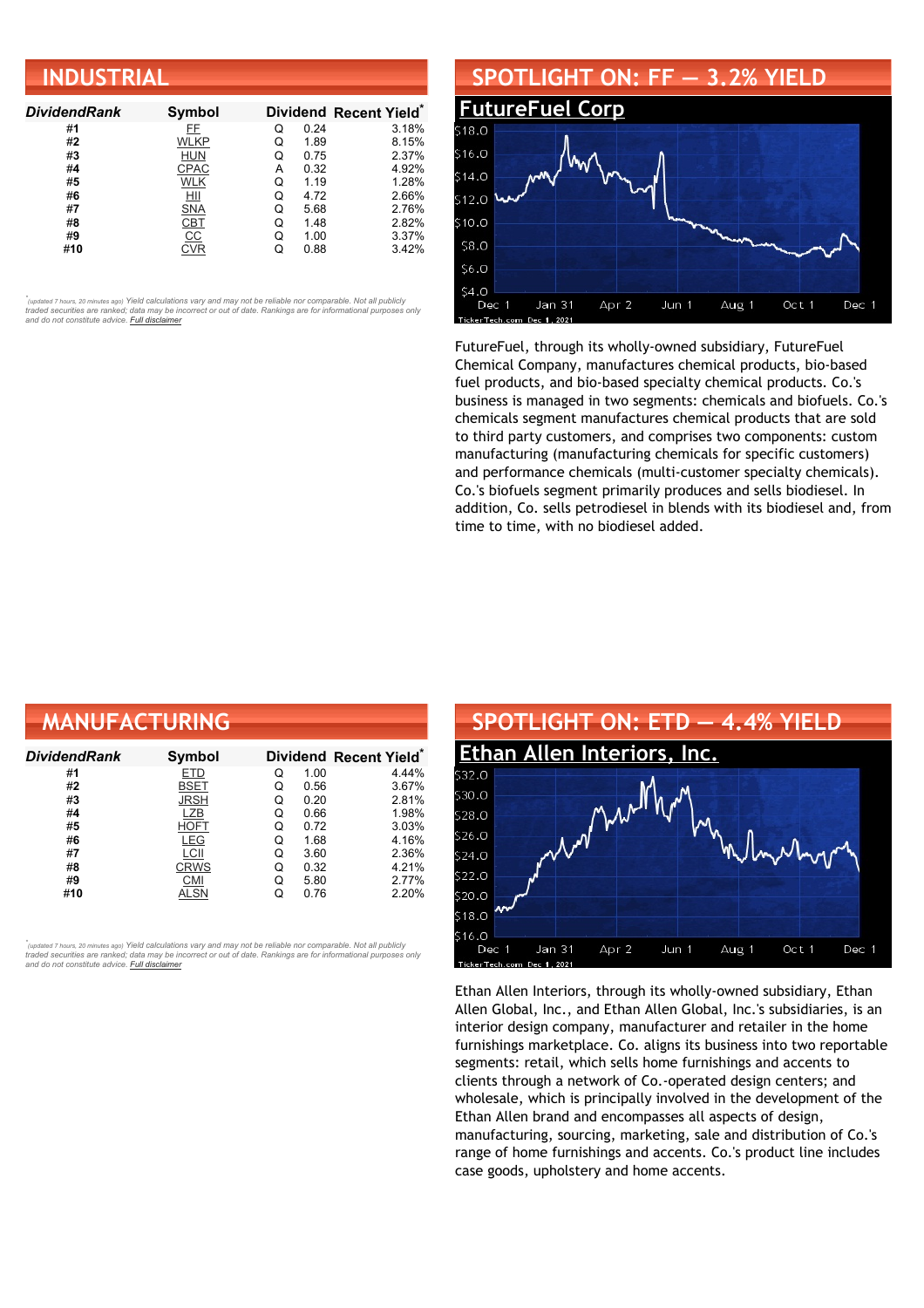| <b>MATERIALS</b>    |               |   |      |                        |
|---------------------|---------------|---|------|------------------------|
| <b>DividendRank</b> | <b>Symbol</b> |   |      | Dividend Recent Yield* |
| #1                  | <b>ALCO</b>   | Q | 2.00 | 5.74%                  |
| #2                  | <b>VRS</b>    | Q | 0.40 | 1.89%                  |
| #3                  | <b>LND</b>    | А | 0.48 | 11.00%                 |
| #4                  | <b>WFG</b>    | Q | 1.00 | 1.22%                  |
| #5                  | DOW           | Q | 2.80 | 5.10%                  |
| #6                  | <b>EVA</b>    | Q | 3.36 | 4.80%                  |
| #7                  | <b>PKG</b>    | Q | 4.00 | 3.06%                  |
| #8                  | SON           | Q | 1.80 | 3.10%                  |
| #9                  | <b>MERC</b>   | Q | 0.26 | 2.43%                  |
| #10                 | GEF           | Q | 1.84 | 3.03%                  |

#### **SPOTLIGHT ON: ALCO — 5.7% YIELD [Alico,](http://www.dividendchannel.com/symbol/alco/) Inc.** \$37.0 535.0 css u \$31.0  $29.0$  $527.0$ Jan 31 Apr 2 Jun 1 Aug 1 Oct 1 Dec 1 Dec 1

Alico is a holding company. Through its subsidiaries, Co. operates as an agribusiness and land management company. Co. has two business segments: Alico Citrus, which owns and manages citrus land in DeSoto, Polk, Collier, Hendry, Charlotte, Highlands, and Hardee Counties in the State of Florida and engages in the cultivation of citrus trees to produce citrus for delivery to the fresh and processed citrus markets; and Land Management and Other Operations, which owns and manages land in Collier, Glades, and Hendry Counties and is engaged in land leasing for recreational and grazing purposes, conservation, and mining activities.

| <b>MEDIA</b>  |              |   |      |                                    |
|---------------|--------------|---|------|------------------------------------|
| Dividend Rank | Symbol       |   |      | Dividend Recent Yield <sup>®</sup> |
| #1            | <b>DALN</b>  | Q | 0.64 | 9.65%                              |
| #2            | <b>EDUC</b>  | Q | 0.40 | 4.36%                              |
| #3            | <b>VIAC</b>  | Q | 0.96 | 3.10%                              |
| #4            | IPG          | Q | 1.08 | 3.25%                              |
| #5            | <b>SJR</b>   | М | 1.19 | 4.09%                              |
| #6            | <b>OMC</b>   | Q | 2.80 | 4.16%                              |
| #7            | <b>NXST</b>  | Q | 2.80 | 1.87%                              |
| #8            | <b>CMCSA</b> | Q | 1.00 | 2.00%                              |
| #9            | ARC          | Q | 0.08 | 2.76%                              |
| #10           | TGNA         | Q | 0.38 | 1.92%                              |

*\** ated 7 hours, 20 minutes ago) Yield calculations vary and may not be reliable nor comparable. Not all publicly traded securities are ranked; data may be incorrect or out of date. Rankings are for informational purposes only *and do not constitute advice. Full [disclaimer](https://www.dividendchannel.com/disclaimer/)*

#### **SPOTLIGHT ON: DALN — 9.7% YIELD [DallasNews](http://www.dividendchannel.com/symbol/daln/) Corp** \$8.0 \$6.0  $550$ Dec 1 Jan 31 Apr 2 Jun 1 Aug 1 Oct 1 Dec 1 erTecl Dec 1, 202

DallasNews is a news and information publishing company. Co. operates The Dallas Morning News (www.dallasnews.com), Texas' newspaper and various other publications targeting specific audiences. These operations include sales of advertising within Co.'s newspaper and digital platforms, subscriptions and retail sales of its newspapers, commercial printing and distribution services primarily related to national newspapers, and preprint advertising. In addition to print advertising, Co. has the ability to provide agency capabilities including media management with a focus on digital marketing and data intelligence that provide a measurable return on investment to its clients.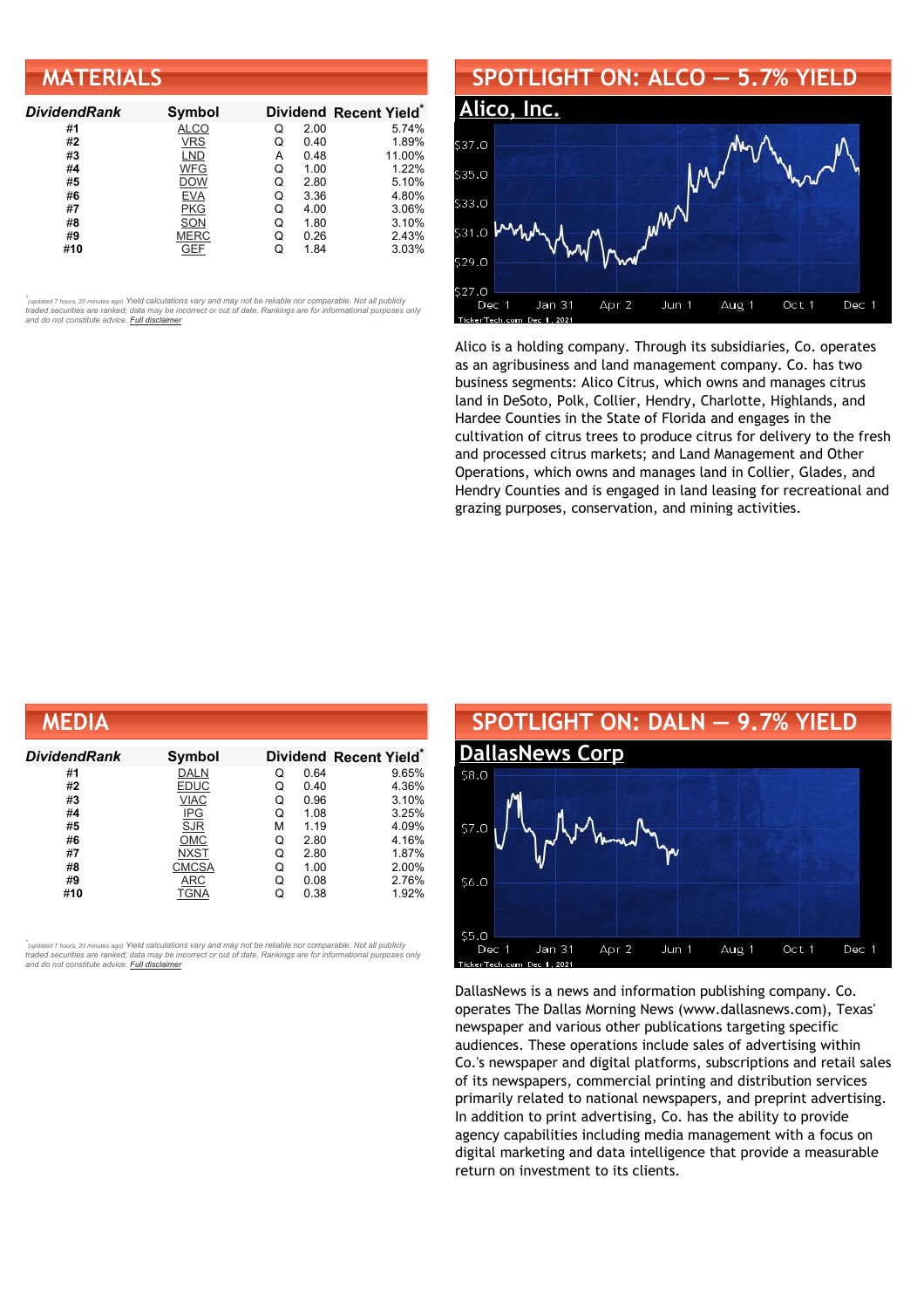#### **METALS & MINING**

| <b>DividendRank</b> | Symbol      |   |      | Dividend Recent Yield* |
|---------------------|-------------|---|------|------------------------|
| #1                  | NС          | Q | 0.79 | 2.67%                  |
| #2                  | <b>CMCL</b> | Q | 0.56 | 4.45%                  |
| #3                  | <b>RIO</b>  | S | 7.52 | 12.00%                 |
| #4                  | <b>WOR</b>  | Q | 1.12 | 2.33%                  |
| #5                  | <b>NRP</b>  | Q | 1.80 | 5.52%                  |
| #6                  | <b>SCCO</b> | Q | 4.00 | 6.84%                  |
| #7                  | <b>GGB</b>  | Q | 1.03 | 22.81%                 |
| #8                  |             | Q | 0.20 | 0.88%                  |
| #9                  | SID         | S | 0.49 | 12.76%                 |
| #10                 | STLD        |   | 1.04 | 1.74%                  |

•<br>"<sub>(updated 7 hours, 20 minutes ago) Yield calculations vary and may not be reliable nor comparable. Not all publicly<br>traded securities are ranked; data may be incorrect or out of date. Rankings are for informational purp</sub> *and do not constitute advice. Full [disclaimer](https://www.dividendchannel.com/disclaimer/)*



NACCO Industries, through a portfolio of mining and natural resources businesses, operates under three business segments: Coal Mining, North American Mining (NAMining) and Minerals Management. The Coal Mining segment operates surface coal mines under long-term contracts with power generation companies and an activated carbon producer pursuant to a service-based business model. The NAMining segment provides contract mining and other services for producers of aggregates, lithium and other minerals. The Minerals Management segment acquires and promotes the development of oil, gas and coal mineral interests. In addition, Co. provides stream and wetland mitigation solutions.

| <b>REAL ESTATE</b> |             |   |      |                        |  |  |
|--------------------|-------------|---|------|------------------------|--|--|
| Dividend Rank      | Symbol      |   |      | Dividend Recent Yield* |  |  |
| #1                 | CTO         | Q | 4.00 | 7.28%                  |  |  |
| #2                 | <b>SLG</b>  | м | 3.64 | 5.24%                  |  |  |
| #3                 | <b>EFC</b>  | М | 1.80 | 10.86%                 |  |  |
| #4                 | <b>EARN</b> | М | 1.20 | 11.21%                 |  |  |
| #5                 | <b>NREF</b> | Q | 1.90 | 9.05%                  |  |  |
| #6                 | PMT         | Q | 1.88 | 10.82%                 |  |  |
| #7                 | <b>RC</b>   | Q | 1.68 | 10.94%                 |  |  |
| #8                 | <b>ABR</b>  | Q | 1.44 | 8.21%                  |  |  |
| #9                 | CPZ         | М | 1.68 | 8.75%                  |  |  |
| #10                | KREF        | Q | 1.72 | 8.34%                  |  |  |

*\** ated 7 hours, 20 minutes ago) Yield calculations vary and may not be reliable nor comparable. Not all publicly traded securities are ranked; data may be incorrect or out of date. Rankings are for informational purposes only *and do not constitute advice. Full [disclaimer](https://www.dividendchannel.com/disclaimer/)*



CTO Realty Growth is a real estate operating company. Co.'s business included the following: Management Services, which is a management business that is engaged in managing Alpine Income Property Trust, Inc. and the entity that holds the undeveloped land in Daytona Beach, FL (Land JV); Commercial Loan Investments, which include a portfolio of one commercial loan investment and two commercial properties; and Real Estate Operations, which include a portfolio of mineral interests and a portfolio of mitigation credits, a retained interest in the Land JV that is seeking to sell an undeveloped land, and an interest in a joint venture that is engaged in the operation of a mitigation bank.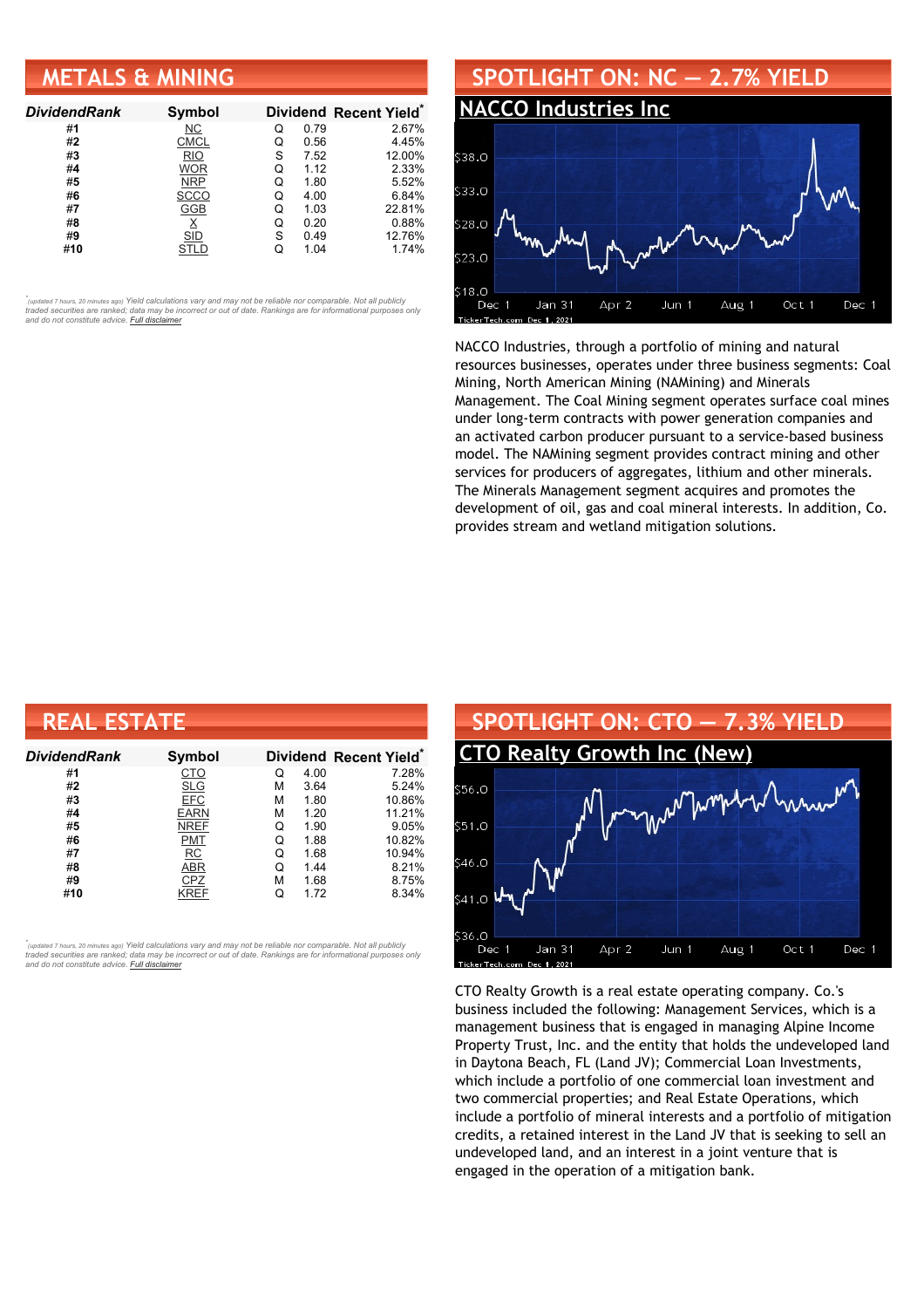| <b>TECHNOLOGY</b>   |             |   |      |                        |  |
|---------------------|-------------|---|------|------------------------|--|
| <b>DividendRank</b> | Symbol      |   |      | Dividend Recent Yield* |  |
| #1                  | <b>IMOS</b> | A | 1.58 | 4.82%                  |  |
| #2                  | NL          | Q | 0.24 | 3.90%                  |  |
| #3                  | <b>XRX</b>  | Q | 1.00 | 5.43%                  |  |
| #4                  | <b>TAIT</b> | Q | 0.18 | 4.47%                  |  |
| #5                  | AVT         | Q | 0.96 | 2.65%                  |  |
| #6                  | <b>TSM</b>  | Q | 1.98 | 1.69%                  |  |
| #7                  | <b>INTC</b> | Q | 1.39 | 2.83%                  |  |
| #8                  | <b>SIMO</b> | Q | 2.00 | 2.90%                  |  |
| #9                  | MNDO        | А | 0.26 | 8.70%                  |  |
| #10                 | DOX         | Q | 1.44 | 2.06%                  |  |



ChipMOS Technologies is a provider of semiconductor assembly and testing services. Co. provides testing and assembly services for Liquid Crystal Display (LCD), OLED and other display panel driver semiconductors and memory and logic/mixed-signal products in Taiwan. Co. conducts its business according to the following main business segments: testing services for memory and logic/mixedsignal semiconductors; assembly services for memory and logic/mixed-signal semiconductors; LCD, OLED and other display panel driver semiconductor assembly and testing services; and bumping services for memory, logic/mixed-signal and LCD, OLED and other display panel driver semiconductors.

| <b>TRANSPORTATION</b> |             |   |      |                        |  |  |
|-----------------------|-------------|---|------|------------------------|--|--|
| Dividend Rank         | Symbol      |   |      | Dividend Recent Yield* |  |  |
| #1                    | <b>GNK</b>  | Q | 0.60 | 3.89%                  |  |  |
| #2                    | PANL        | Q | 0.14 | 3.66%                  |  |  |
| #3                    | <b>EGLE</b> | Q | 8.00 | 19.97%                 |  |  |
| #4                    | <b>CMRE</b> | Q | 0.46 | 3.83%                  |  |  |
| #5                    | <b>DAC</b>  | Q | 2.00 | 2.91%                  |  |  |
| #6                    | <b>DSX</b>  | Q | 0.40 | 9.52%                  |  |  |
| #7                    | <b>SBLK</b> | Q | 5.00 | 23.80%                 |  |  |
| #8                    | <b>NMM</b>  | Q | 0.20 | 0.77%                  |  |  |
| #9                    | <b>GRIN</b> | Q | 2.88 | 19.32%                 |  |  |
| #10                   | GSL         | Q | 1.00 | 4.41%                  |  |  |

*\** ated 7 hours, 20 minutes ago) Yield calculations vary and may not be reliable nor comparable. Not all publicly traded securities are ranked; data may be incorrect or out of date. Rankings are for informational purposes only *and do not constitute advice. Full [disclaimer](https://www.dividendchannel.com/disclaimer/)*



Genco Shipping & Trading is a holding company. Through its subsidiaries, Co. transports iron ore, coal, grain, steel products and other drybulk cargoes along worldwide shipping routes through the ownership and operation of drybulk carrier vessels. Capesize vessels represent Co.'s primary bulk vessel category and the other vessel classes, including Ultramax, Supramax and Handysize vessels, represent its minor bulk vessel category. Co.'s primary bulk vessels are primarily used to transport iron ore and coal, while its minor bulk vessels are primarily used to transport grains, steel products and other drybulk cargoes such as cement, scrap, fertilizer, bauxite, nickel ore, salt and sugar.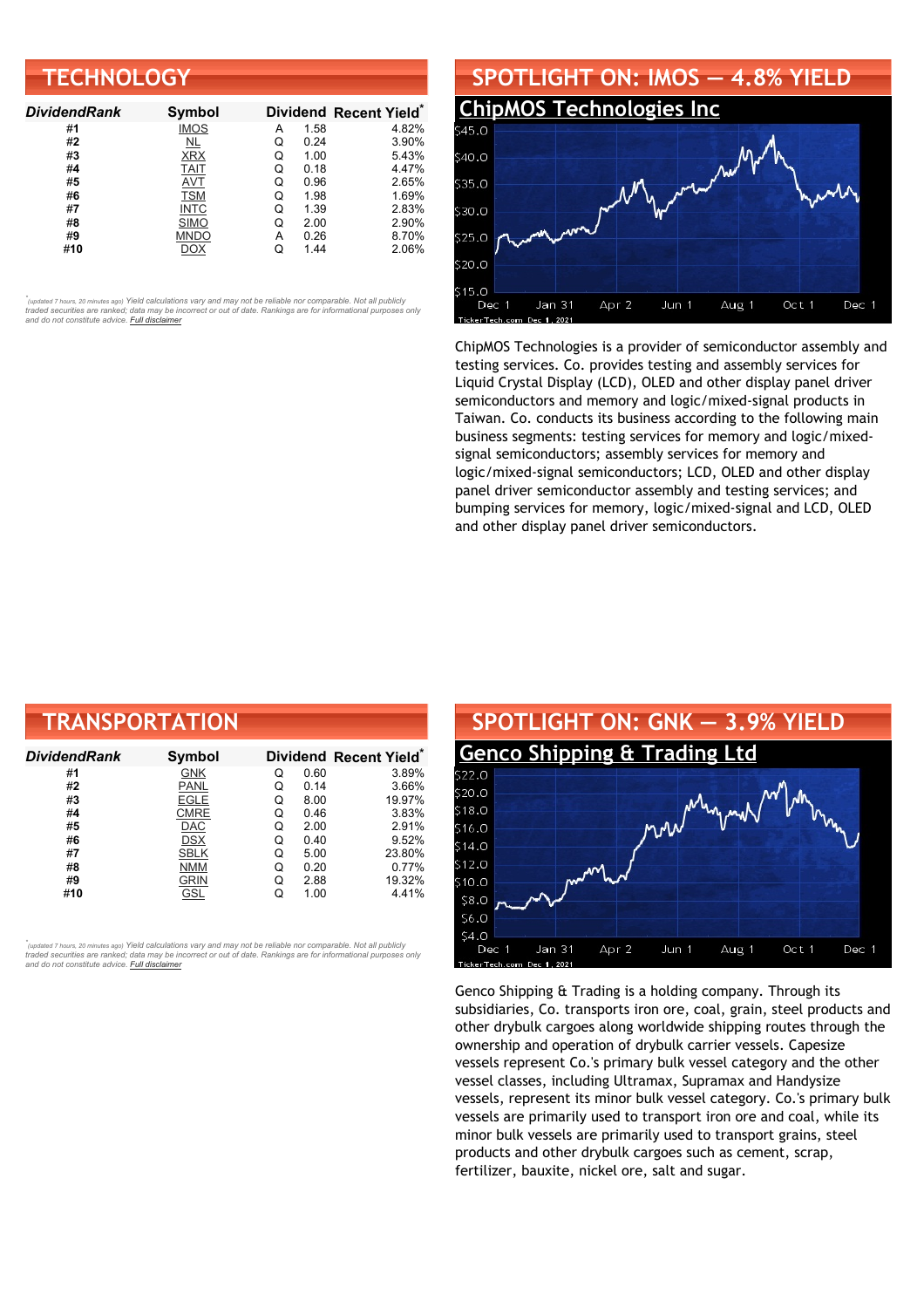# **TRAVEL & ENTERTAINMENT**

| <b>DividendRank</b> | Symbol      |   |      | Dividend Recent Yield* |
|---------------------|-------------|---|------|------------------------|
| #1                  | QSR         | Q | 2.12 | 3.78%                  |
| #2                  | DRI         | Q | 4.40 | 3.19%                  |
| #3                  | <b>WEN</b>  | Q | 0.48 | 2.33%                  |
| #4                  | <b>FAT</b>  | Q | 0.52 | 5.21%                  |
| #5                  | <b>TXRH</b> | Q | 1.60 | 1.93%                  |
| #6                  | IGT         | Q | 0.80 | 2.96%                  |
| #7                  | <b>CBRL</b> | Q | 5.20 | 4.26%                  |
| #8                  | <b>MGM</b>  | Q | 0.01 | 0.03%                  |
| #9                  | TACO        | Q | 0.16 | 2.09%                  |
| #10                 | WWE         |   | 0.48 | 0.97%                  |

•<br>"<sub>(updated 7 hours, 20 minutes ago) Yield calculations vary and may not be reliable nor comparable. Not all publicly<br>traded securities are ranked; data may be incorrect or out of date. Rankings are for informational purp</sub> *and do not constitute advice. Full [disclaimer](https://www.dividendchannel.com/disclaimer/)*



Restaurant Brands International is a holding company. Through its subsidiaries, Co. is engaged as a quick service restaurant (QSR) company with approximately 27,000 restaurants in more than 100 countries and U.S. territories as of Dec. 31, 2020. Co.'s Tim Hortons®, Burger King® and Popeyes® brands have similar franchise business models with complementary daypart mixes and product platforms.

| <b>UTILITIES</b>    |             |   |      |                       |
|---------------------|-------------|---|------|-----------------------|
| <b>DividendRank</b> | Symbol      |   |      | Dividend Recent Yield |
| #1                  | <b>ERIC</b> | S | 0.23 | 2.30%                 |
| #2                  | <b>TKC</b>  | S | 0.10 | 2.83%                 |
| #3                  | <b>MBT</b>  | Q | 1.20 | 14.94%                |
| #4                  | <b>ORAN</b> | S | 1.19 | 11.10%                |
| #5                  | <b>PNW</b>  | Q | 3.40 | 5.23%                 |
| #6                  | <b>NRG</b>  | Q | 1.30 | 3.61%                 |
| #7                  | <b>AQN</b>  | Q | 0.68 | 5.04%                 |
| #8                  | <b>TEF</b>  | S | 0.33 | 7.32%                 |
| #9                  | UGI         | Q | 1.38 | 3.35%                 |
| #10                 |             | Q | 2.08 | 9.11%                 |

*\** ated 7 hours, 20 minutes ago) Yield calculations vary and may not be reliable nor comparable. Not all publicly traded securities are ranked; data may be incorrect or out of date. Rankings are for informational purposes only *and do not constitute advice. Full [disclaimer](https://www.dividendchannel.com/disclaimer/)*



Ericsson supplies communication infrastructure, services and software to the telecom industry and other sectors. Co.'s business is divided into four segments with the telecom operators as the main customer group. The segments areNetworks, which provides a multi-technology capable Radio Access Network solution for all spectrum network bands; Digital Services, which provides softwarebased solutions for business support, operational support, communication services, key networks, and cloud infrastructure; Managed Services, which provides Networks and IT Managed Services, and Application Development and Maintenance to telecom operators; and Emerging Business and Other.